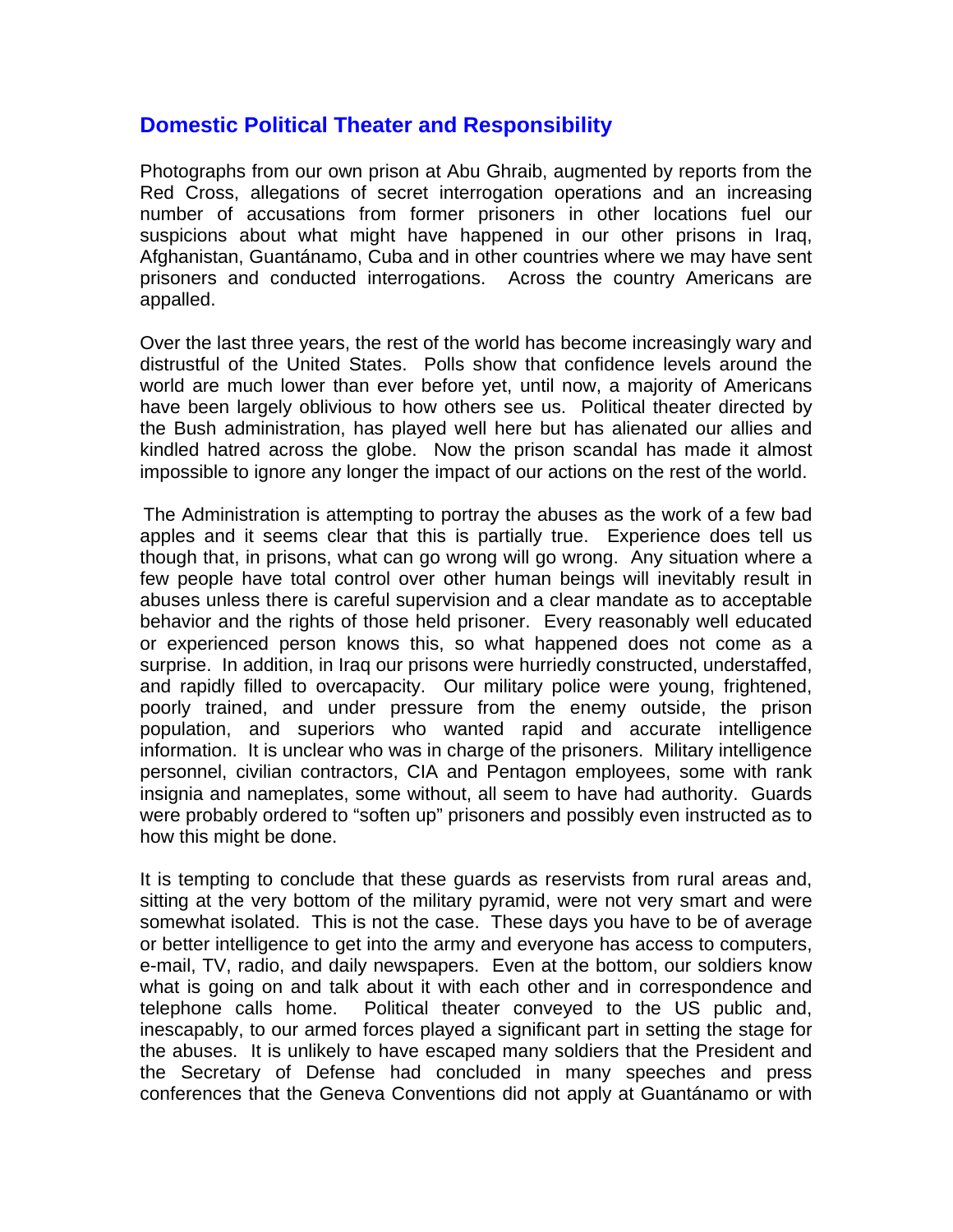terrorists generally. Prison guards and military and civilian contract interrogators will have discussed and speculated about techniques rumored to be used at Guantánamo and other places. Everyone at every level knew that the administration was desperate to find intelligence which would point to the existence of weapons of mass destruction. Terror bombings and successful guerilla style attacks on our troops made obtaining information even more critical. Occupying the domestic political stage, President Bush had repeatedly connected 9/11 and Iraq. The war in Iraq has been tied together with Afghanistan and termed "the war against terrorism."

So, it would be unfair to blame the crisis on "a few bad apples" when those at the top of the chain of command were cutting fine distinctions about how different sorts of prisoners should be treated. Some captives were "prisoners," some were "detainees." It is alleged that the Pentagon had a secret, classified, program of interrogation which may have been authorized to use abusive techniques. We may have our own "Heart of Darkness." Even when knowledge of abuses got to the top in January, no one in the White House or Pentagon thought it important to demand an immediate accounting. In fact, four months later and during the several days after the scandal broke on "60 Minutes II," already delayed by two weeks, none of the top people including the Secretary of Defense and the President had yet read the Army's own report or seen the pictures. It is reasonable to assume that, having knowledge of our interrogation activity and techniques at Guantánamo and in Afghanistan, no one at the top was unduly concerned about the early reports from Iraq.

Everyone in the chain of command, top to bottom, should have been extremely sensitive to the way we as a nation treat our captives. One of the most important aspects of a civilization is the rule of law and if we pride ourselves on being the most civilized of nations, we must also be the most circumspect. Cyril Connolly, in his collection of essays entitled The Unquiet Grave,1944, wrote*: "Civilization is maintained by a very few people in a small number of places and we need only some bombs and a few prisons to blot it out altogether."*

During the first three years of the Bush Administration, political theater was what it was all about. The Administration played to its far right and business constituency through a series of widely publicized actions. We discarded the Kyoto treaty with disdain rather than doing the intellectually difficult work of figuring out how to make it work. We remain one of the very few nations not to ratify the landmines treaty. High steel tariffs were imposed until we were, predictably, hit with retaliation. The UN was repeatedly trashed in administration speeches. We opted not to sign on to the provisions of the International Criminal Court. The President presented the concept of an "axis of evil" in his state of the union address which complicated our relations with Iran, North Korea and other countries. We opted for full moral and financial support of Ariel Sharon's policies with only the weakest slap of the wrist at the greatly increased settlement activity.